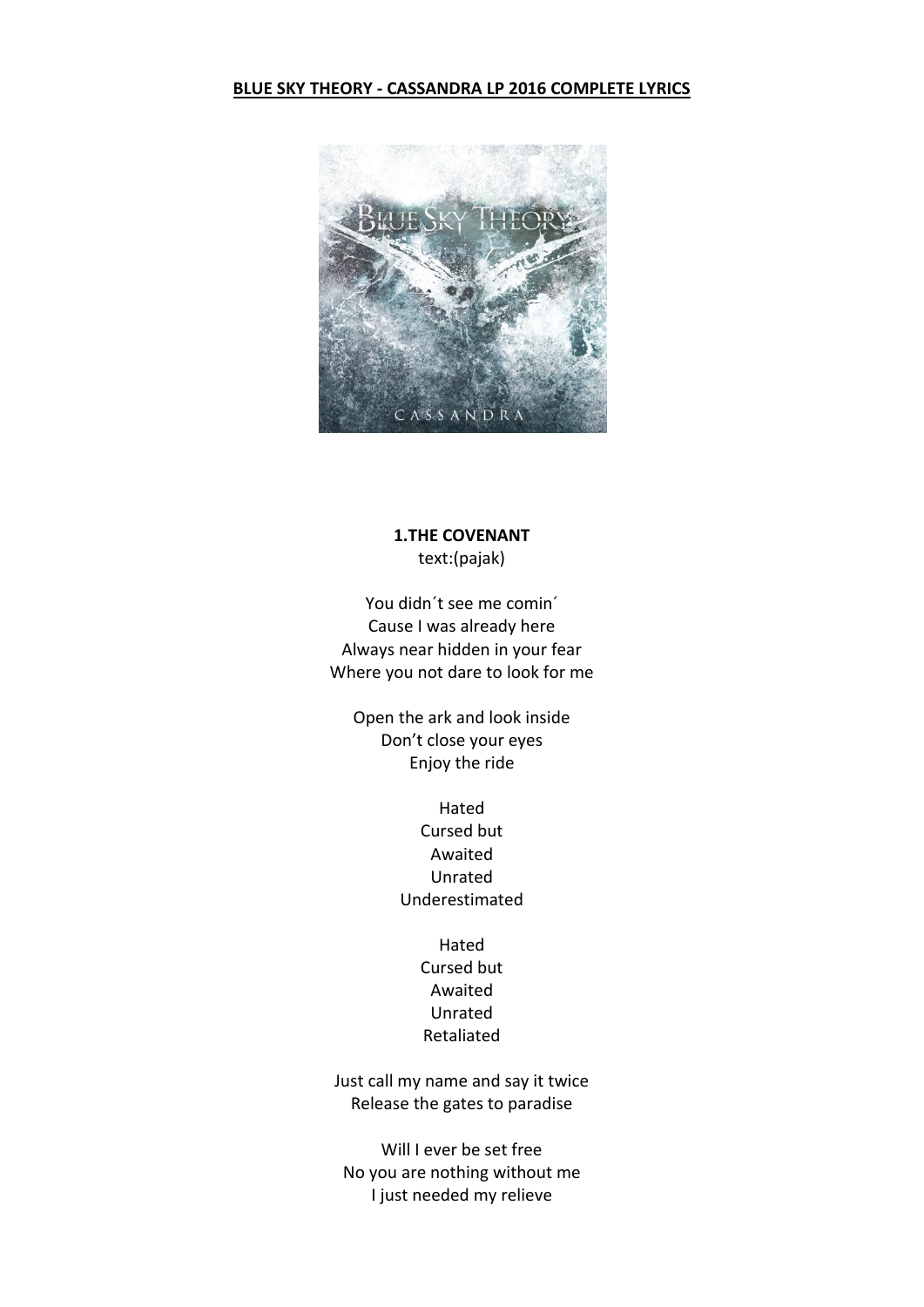Now I am you and you are me Can somebody hear me scream

Open the ark and look inside Don't close your eyes Enjoy the ride Just call my name and say it twice Release the gates to paradise

> Hated Cursed but Awaited Unrated Underestimated

> > Hated Cursed but Awaited Unrated Retaliated

Stop resisting Take my advice Release the anger Llet me arise

Will I ever be set free No you called me now I´m here I just needed my relieve Now I am you I never leave I am the only one in here

## **2. BUILD IT UP TEAR IT DOWN** text:(cox)

I´m here I´m all around ´ been dying for years now Been here Already to long I guess I should leave now

Nothing here seems right The last thing on my mind Before I say goodnight Is how much I´m needing you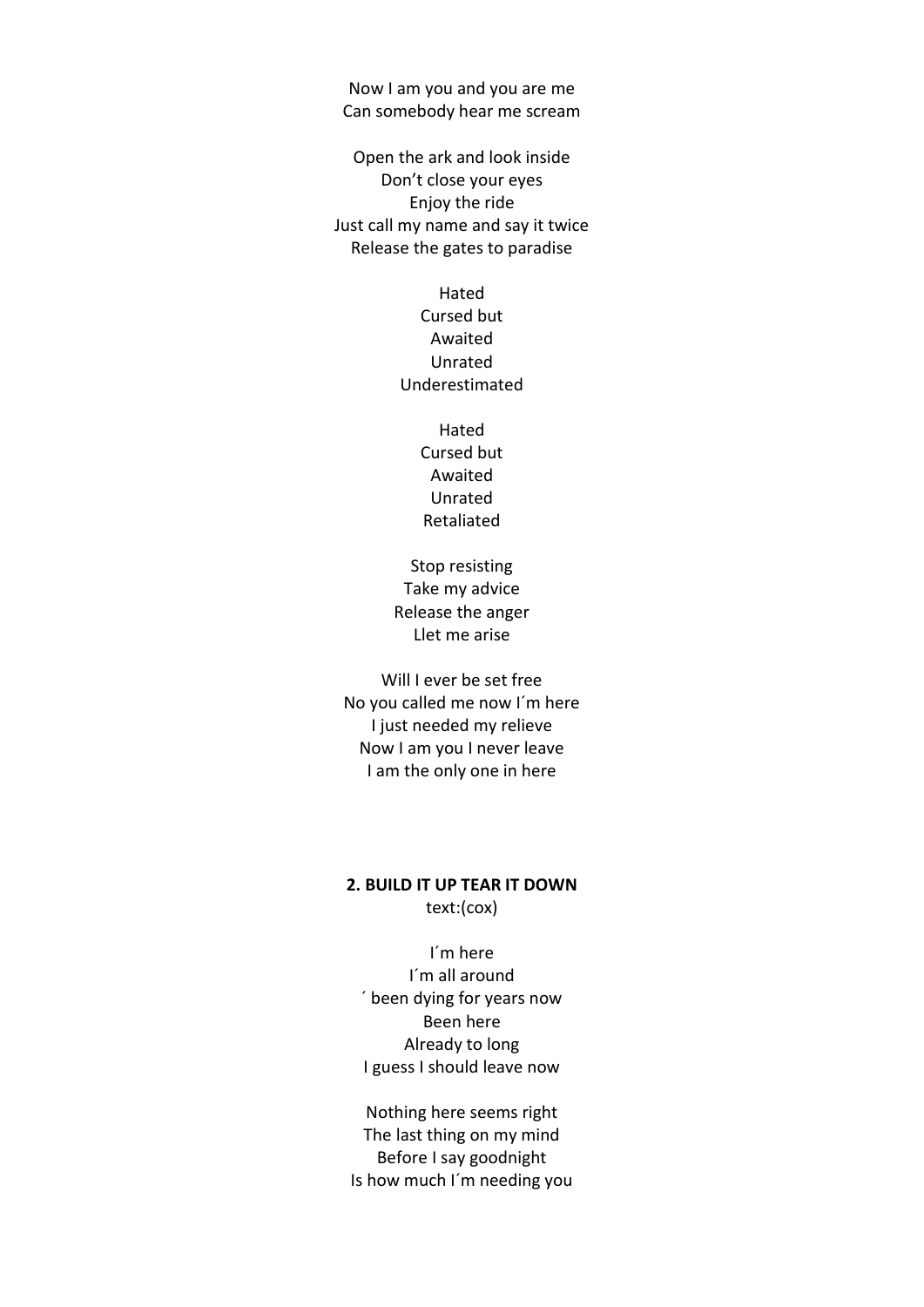Why can´t we go back Forget the things I said Forget the things I did I still want all of you

Build it up tear it down In red wine I start to drown Start again dead within I can´t hear your screaming

So cold So dead inside I´m caged in this feeling

I can´t Take this anymore Guess I stopped believing

Nothing here seems right The last thing on my mind Before I say goodnight Is how much I´m needing you

> Why can´t we go back Forget the things I said Forget the things I did I still want all of you

Build it up tear it down In red wine I start to drown Start again dead within I can´t hear your screaming

So cold So dead inside I´m caged in this feeling

I can´t Take this anymore Guess I stopped believing

Build it up tear it down In red wine I start to drown Start again dead within I can´t hear your screaming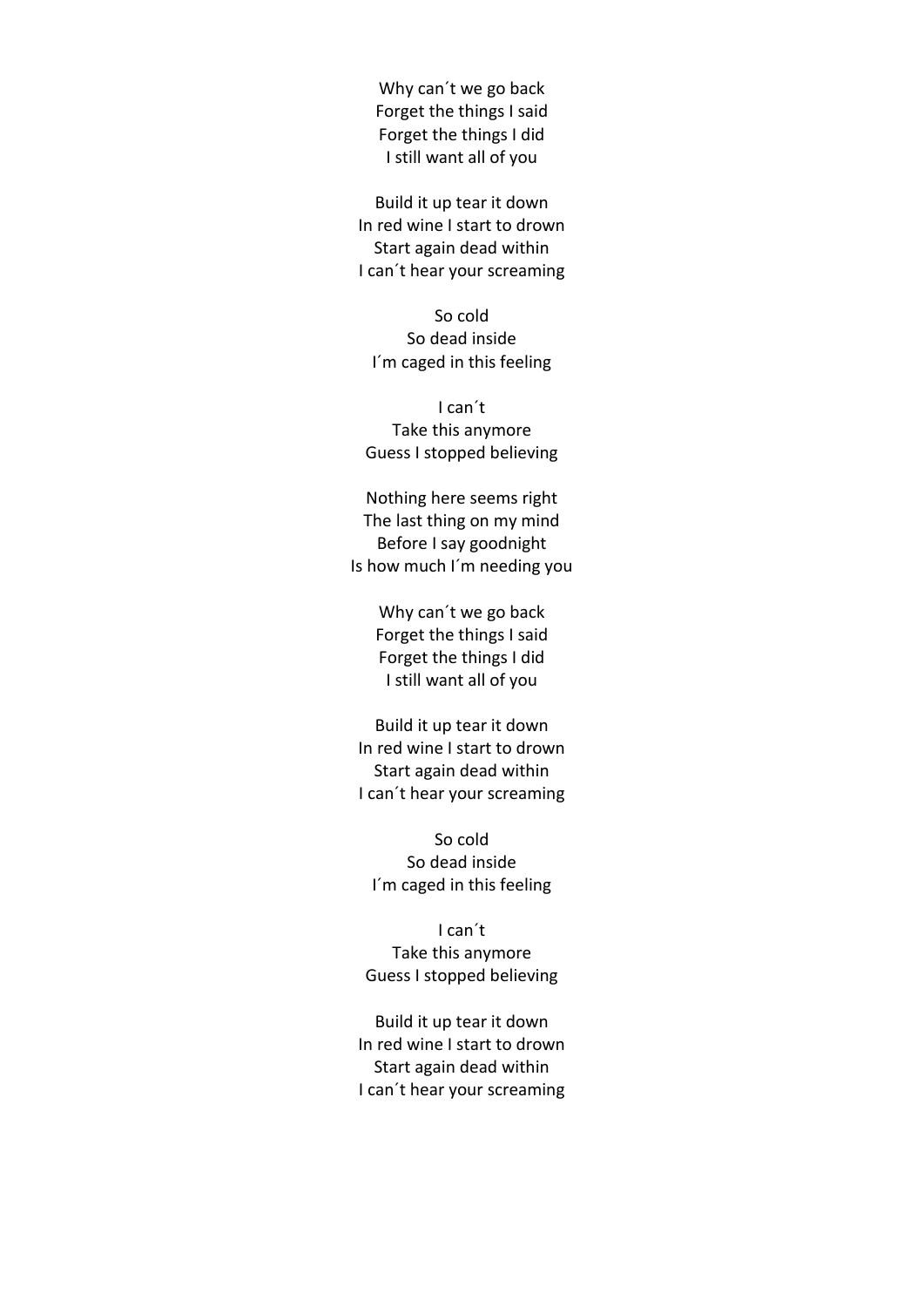#### **3. IGNORANCE IS BLISS**

text:(cox; intro/timmermann)

Why can´t we just see what´s plain to see The ignorance between you and me But I keep fighting until What´s god damn left here is nil I dear you to tell me that it´s over You threw away all these years And I keep drowning in tears While you´re fading away

> Times of confusion Smeared with hate No restitution Just words that came too late You wanted more Than I could give I won´t let go For this I live.

You wanted me to bow down To give up If there's one thing you can count on I will not Your existence makes me sick And I can´t take no more of this I just can´t care any more

> My dissolution Is all that´s left The retribution For all I did I lost my way Through all of this I´m left behind with scars Ignorance is bliss

You wanted me to bow down To give up If there´s one thing you can count on I will not Your existence makes me sick And I can´t take no more of this I just can´t care any more

> I lost my way Through all of this I´m left behind with scars Ignorance is bliss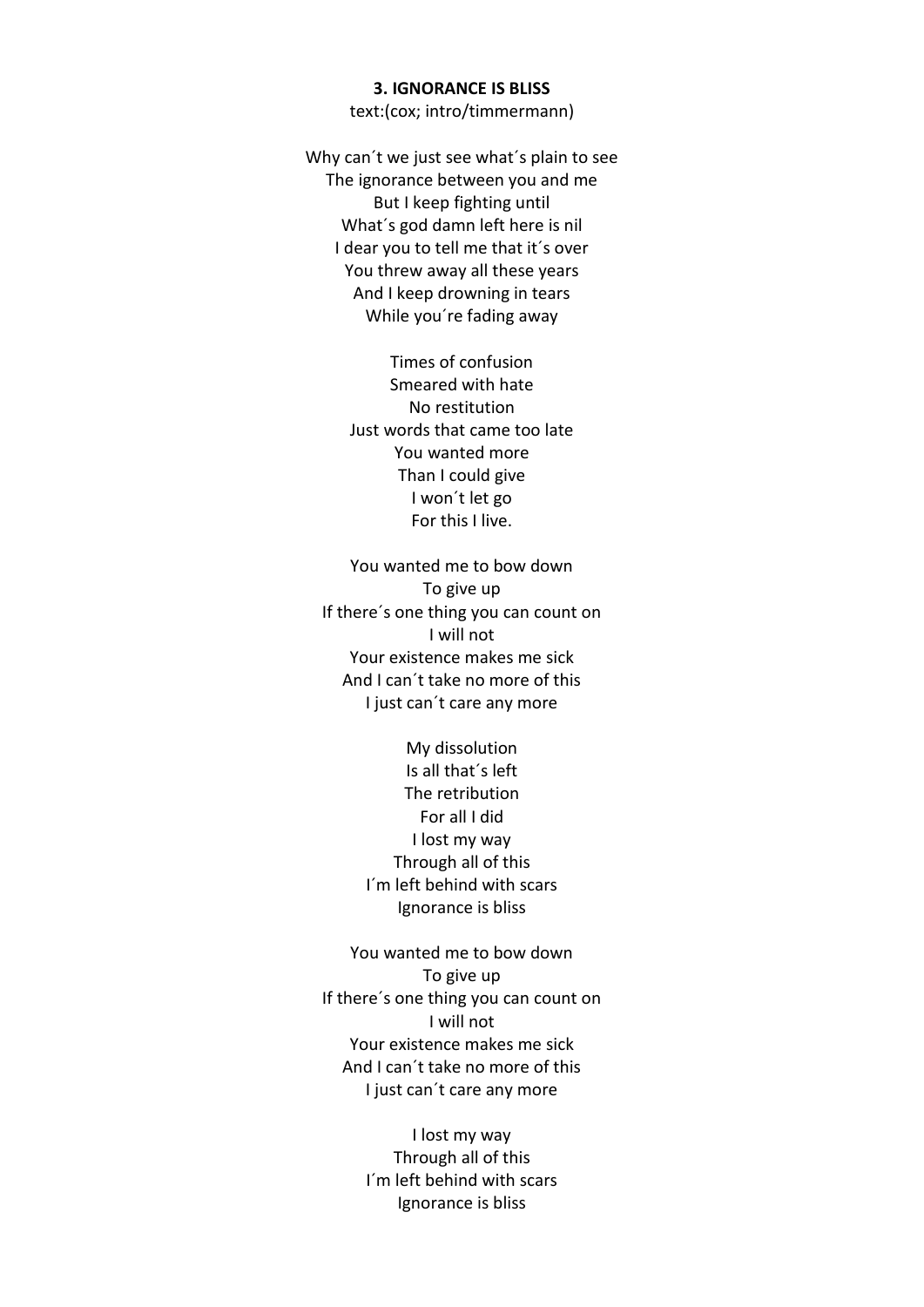Ignorance is bliss Ignorance is bliss

You wanted me to bow down To give up If there´s one thing you can count on I will not Your existence makes me sick And I can´t take no more of this I just can´t care any more

## **4. IT ALL END THE SAME** text:(cox)

I am one I am all Take me down if you want to fall Fall with me Rise again Lose it all Become me

Every day Every time It all ends the same Every smile Every mile Cascades into shame Not much left but me to blame Not much left but me to blame

You are one You are all You were mine for all this time You picked me up Gave me wings Just to cut them off again

Every day Every time It all ends the same Every smile Every mile Cascades into shame Not much left but me to blame Not much left but me to blame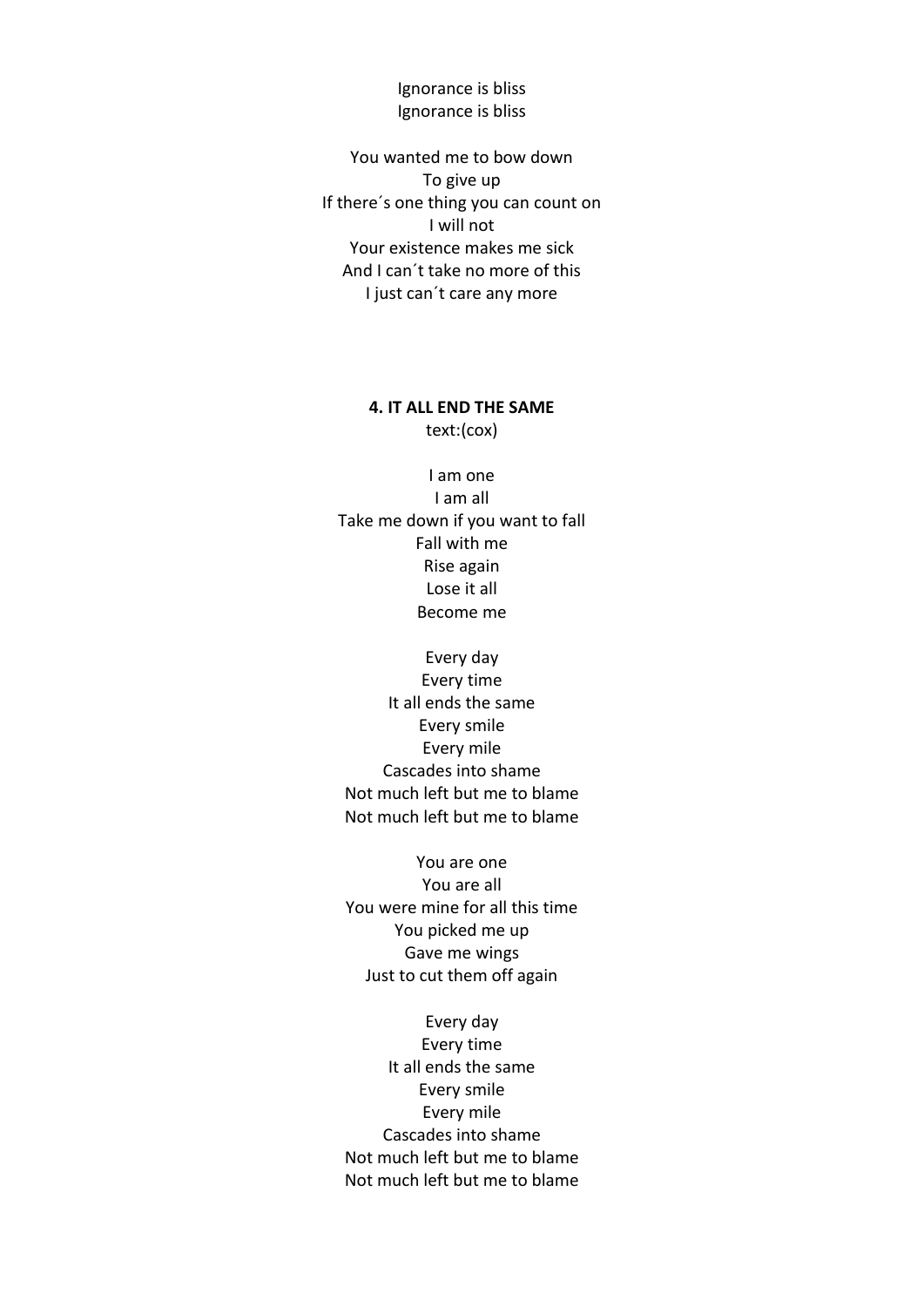Every day Every time It all ends the same Every smile Every mile Cascades into shame Not much left but me to blame

You are one You are all You were mine for all this time You picked me up Gave me wings Just to cut them off again

Every day Every time It all ends the same Every smile Every mile Cascades into shame Not much left but me to blame Not much left but me to blame

# **5. THIS DAY**

text:(pajak, timmermann)

It has become dark and lonely Since you went away After the years forever Couldn´t last that day

The distance between us Now is time as I stand Still for a very long while And it´s hard to be the one who stays If I could just kiss you once again

I live and I die for you but not on this day Even if I have to go alone Cause I promised I won´t fade away

The whole world fell on me And the ground broke away My heart is on fire How can the sun just rise up again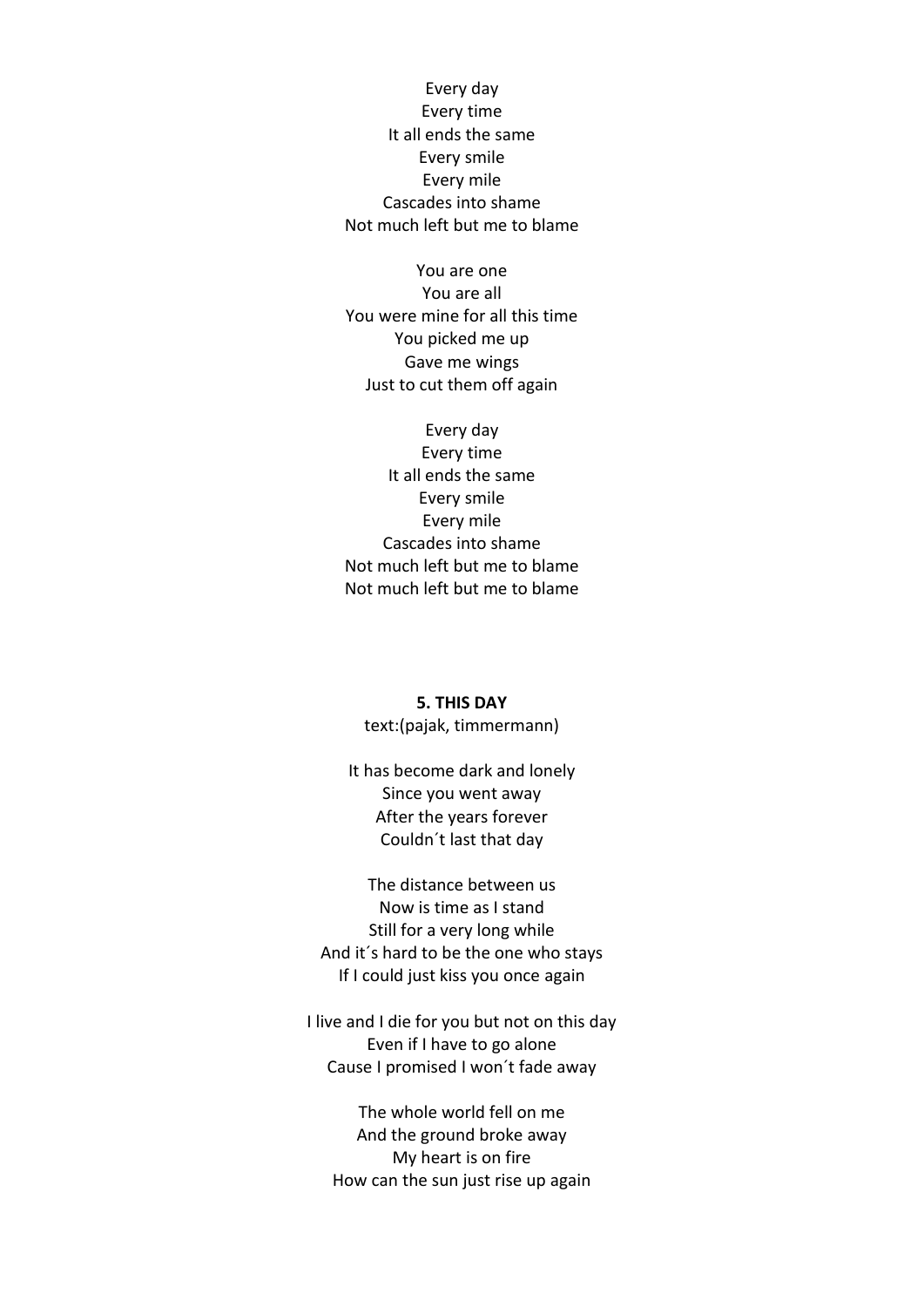And time is a thief Stealing with endless greed I´ve been robbed once again And now I´m alone

To have and to hold you Just right from the start For better for worse Until death do us part

I live and I die for you but not on this day Keeping my head up and staying strong Cause I promised I won´t fade away

The whole world fell on me And the ground broke away My heart is on fire How can the sun just rise up again

And time is a thief Stealing with endless greed I´ve been robbed once again And now I´m gone

> Oho Oho Oho

The whole world fell on me And the ground broke away My heart is on fire How can the sun just rise up again

And time is a thief Stealing with endless greed I´ve been robbed once again And now I´m alone

### **6. CASSANDRA** text:(pajak)

Oh my god My eyes are dried out they hurt I can never close them again Too much I´ve seen images burned into my brain Damned to watch history repeat itself invain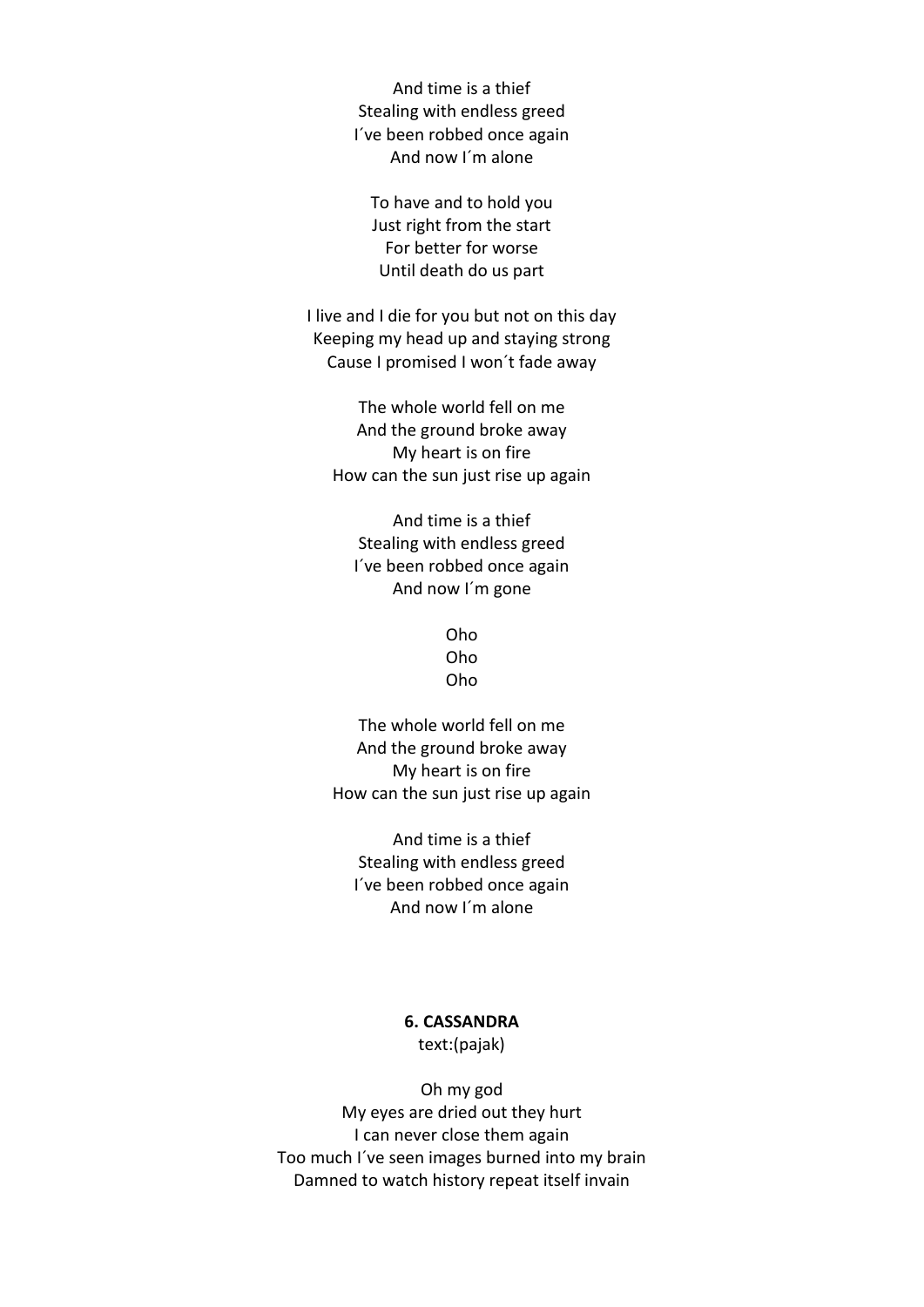What my search drawn out through years my hope Dwindled into a ghost not fit to cope

> And I keep going Although knowing I won´t get out here alive I´ve seen it all Was here before As the years are passing by

I´ve tried a thousand times and more But the deaf and blind are in control Led into a dead end street of greed All the blood that´s shed runs back to my feet

Dwindled into a ghost not fit to cope A deadly poison like hope

> And I keep going Although knowing I won´t get out here alive I´ve seen it all From dusk till dawn Nothing I can do about

Care and attention to my speech In a time of universal deceit They will call me a freak The truth is raped and stabbed I bleed

And I keep going Although knowing I won´t get out here alive I´ve seen it all They rise and fall Again and again and once more

I am a slave in time And I won´t get our here alive

> **7. I CAN´T FORGET** text:(cox)

I see the tears in your eyes Hear your voice through the noise But I can´t say goodbye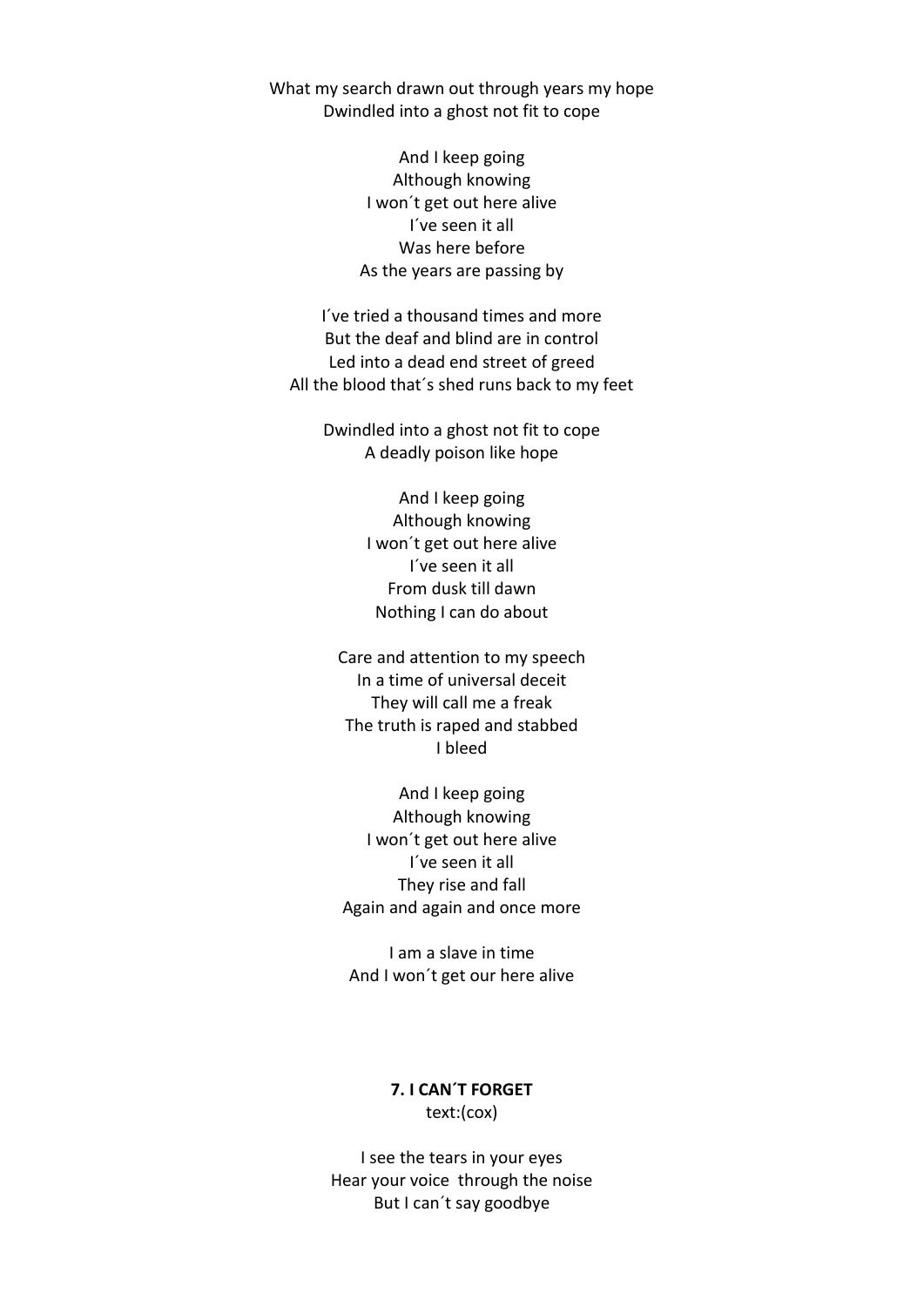#### Your scent still lingers in my mind

I can´t forget I´ll always regret The things that I´ve said It´s stuck in my head

> I can´t forget I won´t forget you

The sky is paved with white lies The pain inside of me never dies I´ll bring you back to this world And make you mine

Give me my soul back You left me astray I can´t forget what you did

Give me my soul back You ´re so far away I can´t forget what you did to me

The sky is paved with white lies The pain inside of me never dies I´ll bring you back to this world And make you mine

You

**8. NIL** text:(cox)

First time you felt it Just like a breeze Failure to transmit Like a disease

The world is turning You´re standing still The world is burning What´s left is nil

The blue sky is falling It´s gonna beat you down The sirens are calling This world will sink and drown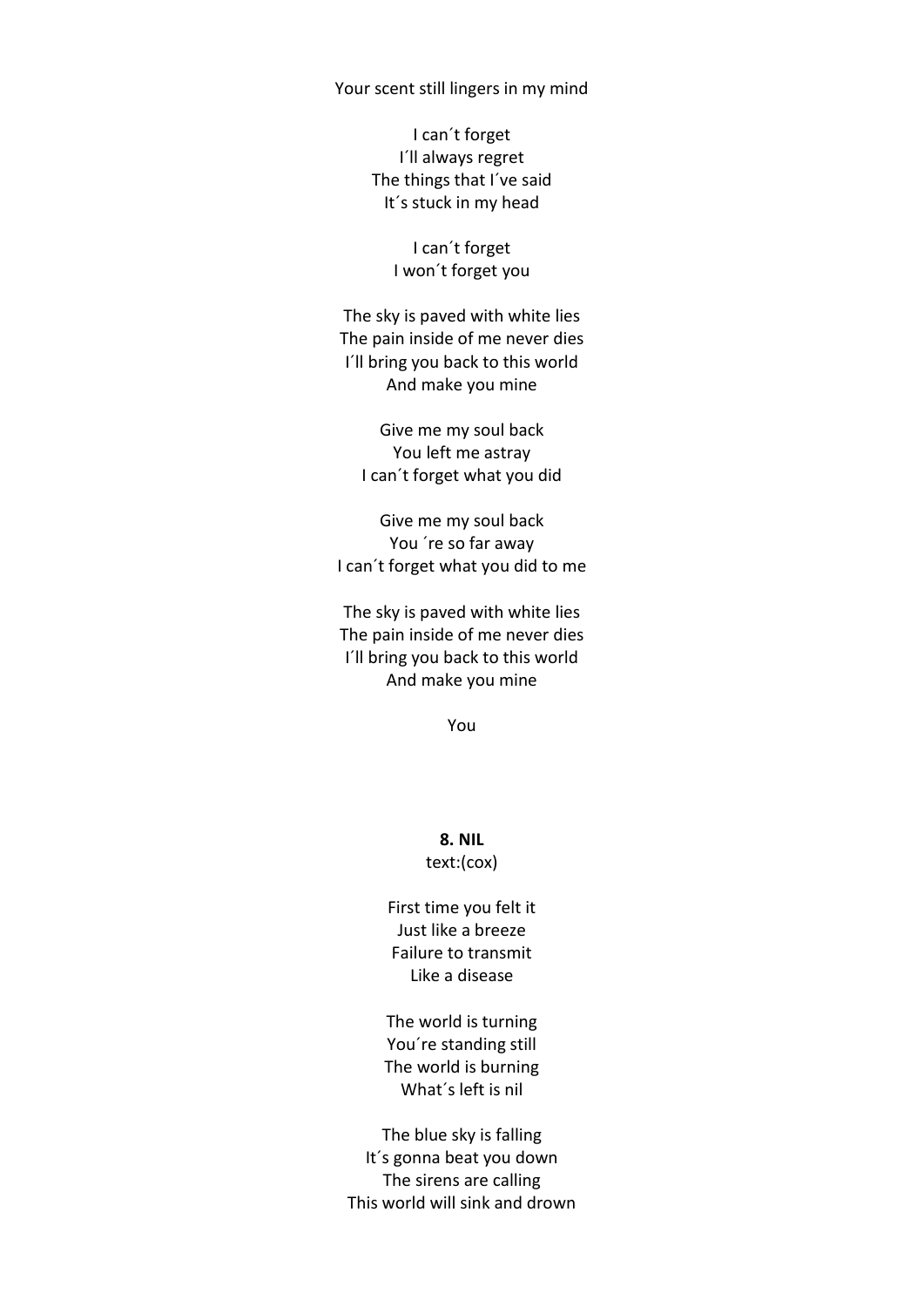Do you remember When you got weak? Tried to defend her Or so to speak

> Another reason Another day Another season Will fade away

You never thought about How it would be Your world is burning down Insanity

The blue sky is falling It´s gonna beat you down The sirens are calling This world will sink and drown

# **9. END OF THE ROAD** text:(schön)

In the cold of the night I try to find some solice The lights are passing by The distance's calling How can I go on It's too late to promise But even if I try It's the same old story

All the breath you've taken From me Now I'm suffocatin´

Who´s the one to blame? Maybe tears will show you At the end of the road All these doubts come true I'm so close to find the answers Oh but now

I lost my way Lost the light that guides me home I hear your voice far away